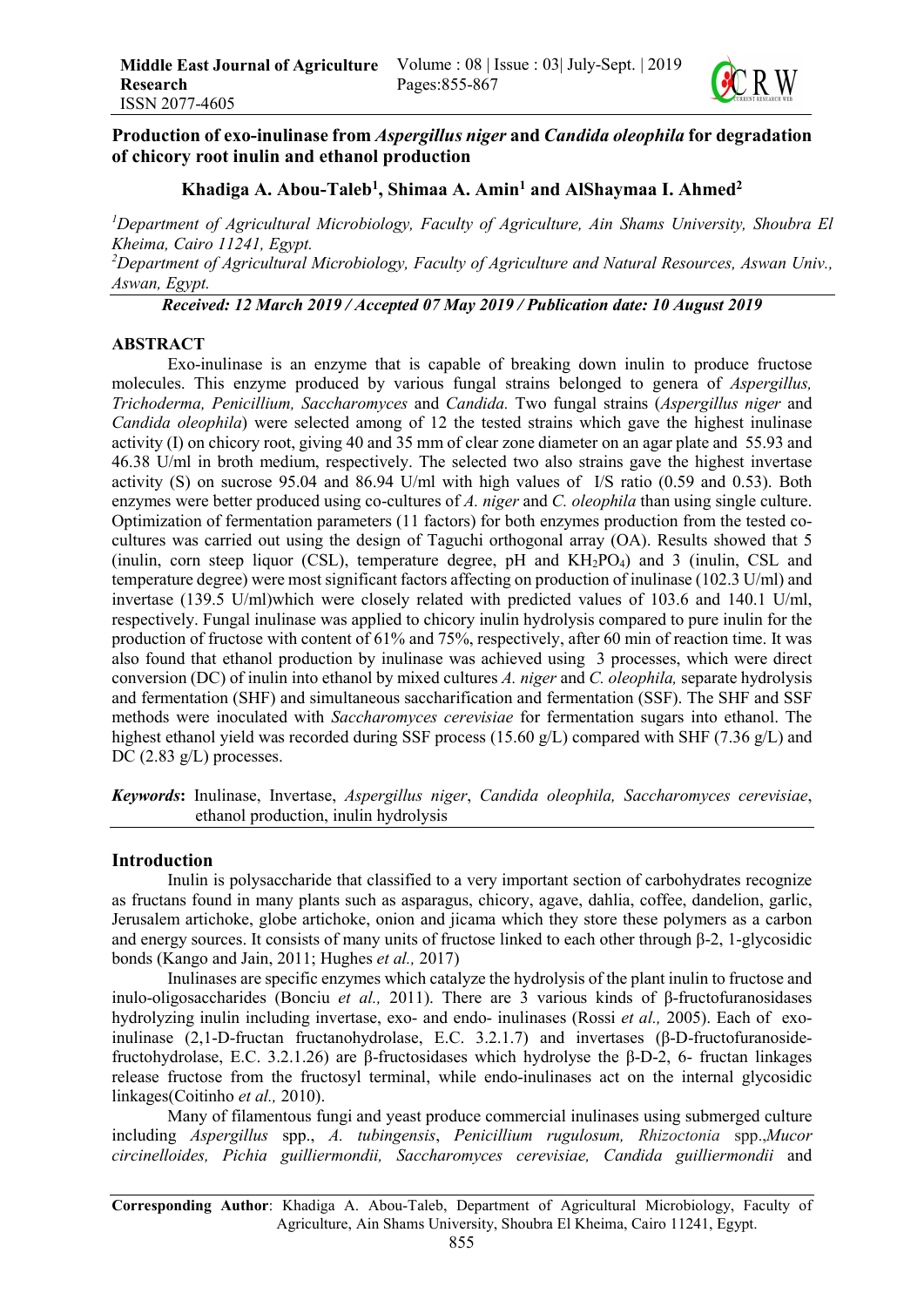*Kluyveromyces marxianus* (Chi *et al.,* 2009; Bonciu *et al.,* 2011; Jain *et al.,* 2012; Trivedi *et al.,* 2012; Meena *et al.,* 2018; Prangviset *et al.,* 2018; Singh *et al.,* 2018).

Agro-industrial tannins wastes (chicory root and Jerusalem artichokes) have generally environmentally negative effect which consider a pollution source. So, bio-conversion of these residues into valuable important products useable in industrial applications such as production of enzymes and fermentable sugars (fructose syrupy) in addition to bioethanol (Bonciu *et al.,* 2011; Chi *et al.,* 2011; Hughes *et al.,* 2017; Qiu *et al.,* 2018) can help minimize their negative effect on the environment.

Bioethanol is a renewable alternative to fossil fuels where it simplifies energy safety and decreases the emissions of greenhouse gas. Bioethanol is commercially produced by simple sugars fermentation from food inputs (corn or sugar cane, etc...) or agro-industrial wastes, which are called first or second generations bioethanol, respectively (Zabaniotou *et al.,* 2008; Ishola *et al.,* 2014). The first-generation bioethanol is a drawback due to the fact of its an excessive rate the place the raw materials got from the meals market and resulting in accelerated product value(Zabaniotou *et al.,* 2008; Ullah *et al.,* 2015). Whereas, the second generations bioethanol is more preferred because of the low cost of wastes and overcome environmental pollution, and considered as eco-friendly (Ishola *et al.,* 2014; Maitan-Alfenas *et al.,* 2015). Bioethanol can be produced from inulin by two methods namely, sequential hydrolysis and fermentation (SHF) and simultaneous saccharification-fermentation (SSF). SHF process is performed by two steps, firstly enzymes are applied to degrade the wastes, such as raw residues into simple sugars then produced sugars are fermented into ethanol (Rastogi and Shrivastava, 2017). This process has a disadvantage because both steps required optimal conditions and the hydrolytic enzymes employed can suffer from feed-back inhibition forms negative impact on this process productivity (Dussán *et al.,* 2016). On the other hand, SSF process is carried out by one step which both stages of enzyme hydrolysis and fermentation are achieved at the same time. This process has some advantages including reducing the cost and time of operation, where the simple sugars produced by yeast are simultaneously fermented to ethanol, and giving a high activity of the enzyme(Chandel *et al.,* 2012; Rastogi and Shrivastava, 2017). Moreover, the SSF process can achieve 10 to 30% increase in ethanol production over SHF process(Öhgren *et al.,* 2007). The SHF and SSF processes were carried out using *Saccharomyces cerevisiae* for ethanol production from cassava pulp and inulin rich raw materials, etc… without any pretreatment (Neagu and Bahrim, 2012; Zhu *et al.,* 2012).

Therefore, the purpose of the present investigation was to obtain an efficient inulinaseproducing strain, and evaluate the enzyme activity for chicory roots inulin hydrolysis and fructose production as well as its application for ethanol production with various fermentation approaches.

## Materials and methods

## Microorganisms used

Nine fungal strains *Aspergillus terrus, A.niger, A. tubingensis* USMI03, *A. awamori*, *Trichoderma harzianum*, *T. viride*, *T. reesei, Penicillium chrysogenum* and *P.digitatum*, and three yeast strains *Saccharomyces* sp*.*, *S. cerevisiae and Candida oleophila* obtained from Agricultural Microbiology Department, Faculty of Agriculture, Ain Shams University and were used for inulinase production in this investigation. Meanwhile*, S. cerevisiae* was also used for ethanol production. Thesestrains were maintained on potato-dextrose agar medium slants (Evancho *et al.,* 2001) at 27°C, and stored at 4°C.

## Screening for the most efficient inulinase producing strains using diffusion method

This technique was described by Silvera *et al* (2018) which used for qualitative determination of inulinase activity by the tested strains. The tested strains were inoculated on inulin agar medium plate (Silvera *et al.*, 2018) in a Petri dish composited of  $(g/L)$ : 10, inulin, 1.5, NaNO<sub>3</sub>; 2, (NH<sub>4</sub>)<sub>2</sub>SO<sub>4</sub>, 1, KH<sub>2</sub>PO<sub>4</sub>; 0.5, MgSO<sub>4</sub>.7H<sub>2</sub>O; 0.1, FeSO<sub>4</sub>.7H<sub>2</sub>O and 20, agar. Plates were incubated at 27 °C for 72 h. After incubation, the plates were flooded with 5ml of 1% Lugol's iodine for 10 min to allow iodine to be absorbed. The clear zone formation around the microbial colonies was measured with a ruler which indicated the presence of inulinase activity hydrolysate inulin in the medium.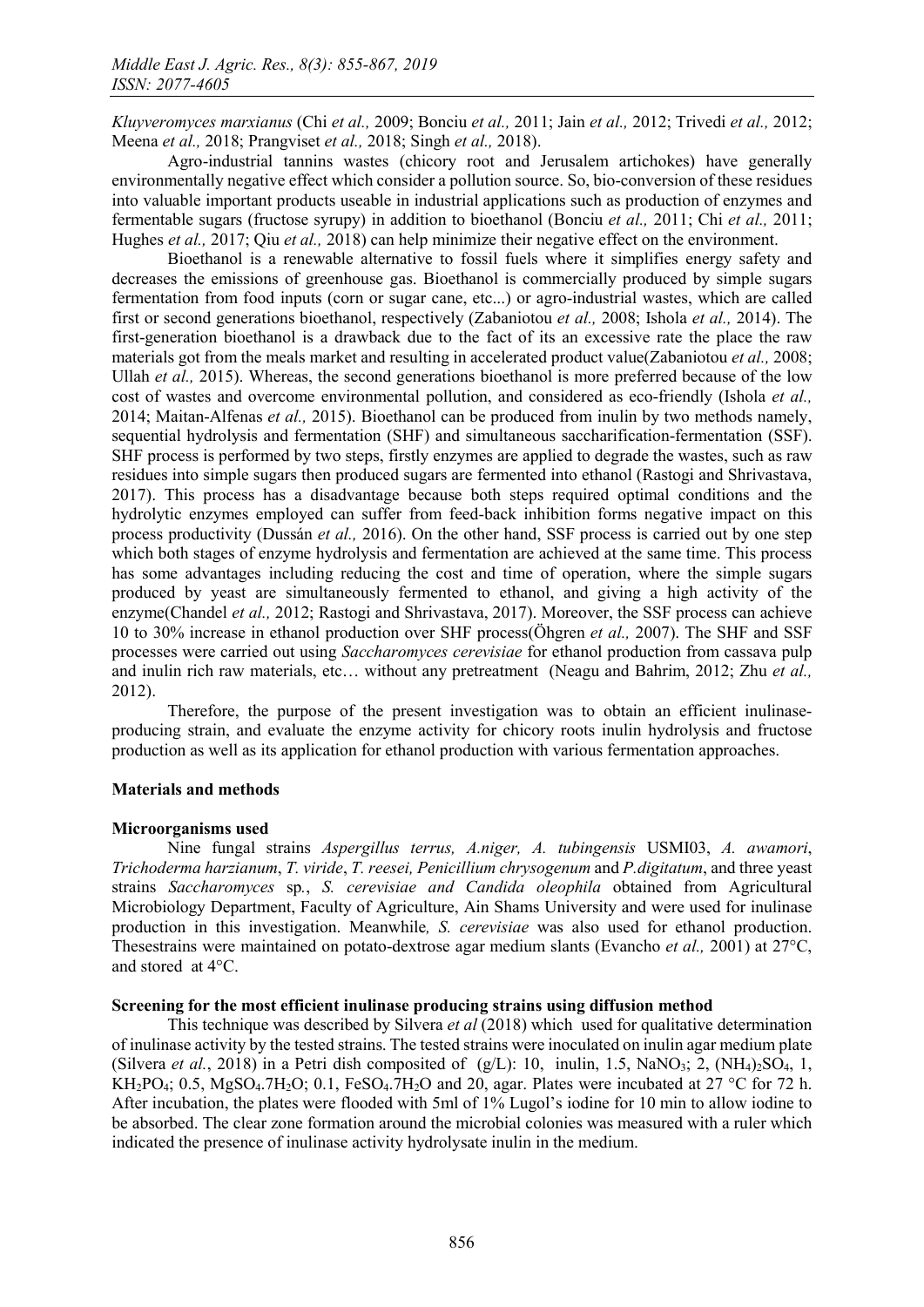## Submerged fermentation

Production of inulinase was performed in 250 ml plugged Erlenmeyer flasks containing 100 ml of inulin liquidinulin medium (was the same as inulin agar medium without adding agar) and inoculated with 4% standard inoculum of the fungal and yeast strains were  $2.5x\ 10^7$  spores/ ml and  $1.8x10^8$  colony forming unit (CFU) /ml, respectively. Inoculated flasks were incubated at 28°C on rotary shaker at 120 rpm for 72 h. At the end of fermentation, the samples (10 ml) were withdraw and centrifuged under cooling at 8496 xg for 10 min. The biomass was determined using pellets and each of inulinase, invertase and fructose yield were assayed in the cell-free supernatant as described later.

## Effect of inoculums ratio on inulinase, invertase and fructose production by mixed cultures

This experiment was designed to assay the effect of inoculum size of mixed cultures of *A. niger* and *C. oleophila* on activities of inulinase and invertase and fructose production. The inoculum sizes of *A. niger* and *C. oleophila*(*v/v*) were 4, 6, 8 and 10% *(v/v)* with ratios of 0:4, 2:2, 2:4, 2:6, 2:8, 4:0, 4:2, 6:2 and 8:2% (*v/v*).

# Statistical optimization of fermentation parameters for inulinase and invertase activity by cocultures of *A. niger* and *C. oleophila*using Taguchi Orthogonal Array (TOA) Design

Taguchi orthogonal arrayL12 (2^11)experimental design, developed and analyzed by the statistical software package Design-Expert® software version 8.0. (2010), was used for selecting the most significant independent variables affecting inulinase and invertase production by mixed cultures *A. niger* and *C. oleophila*. An L12 orthogonal array in two levels (low and high) and 11 independent variables (inulin concentration, corn steep liquor (CSL) concentration, soybean meal (SBM) concentration,  $(NH_4)_{2}SO_4$  concentration, NaNO<sub>3</sub> concentration, KH<sub>2</sub>PO<sub>4</sub> concentration, pH, inoculum size, incubation period, temperature degree and agitation speed) was used consisting of 12 different experimental runs have been suggested by Roy (2001) as represented in Table 1.Experimental results were analyzed by analysis of variance (ANOVA) involving % main effect, *F*-value, *P*-value, determination coefficient  $(R^2)$ , adjusted  $R^2$ , predicted  $R^2$  and adequate precision and regression coefficients.

| <b>Table 1:</b> Taguchi orthogonal array $L12(211)$ experimental design matrix, the results of actual values |
|--------------------------------------------------------------------------------------------------------------|
| and analysis of variance (ANOVA) of factors affecting inulinase and invertase production                     |
| from mixed cultures of A. niger and C. oleophila.                                                            |
|                                                                                                              |

| Run no.                             | A                     | B                | C                | D                | E            | F   | G    | $\bf{H}$ | J              | $\mathbf K$ | L                | Enzymes activity (U/ml) |       |           |  |
|-------------------------------------|-----------------------|------------------|------------------|------------------|--------------|-----|------|----------|----------------|-------------|------------------|-------------------------|-------|-----------|--|
|                                     |                       |                  |                  |                  |              |     |      |          |                |             |                  | Inulinase               |       | Invertase |  |
|                                     | 15                    | 1.5              | 1.5              | $\theta$         | 1.5          | 3   | 5.5  | 6        | $\overline{c}$ | 30          | $\mathbf{0}$     | 7.23                    |       | 9.12      |  |
| 2                                   | 15                    | 1.5              | $\boldsymbol{0}$ | 0.5              | $\theta$     | 3   | 5.5  | 4        | 2              | 30          | 120              | 102.3                   |       | 139.5     |  |
| 3                                   | 30                    | $\theta$         | $\theta$         | 0.5              | 1.5          | 3   | 5.5  | 4        | 3              | 27          | $\theta$         | 19.33                   | 44.1  |           |  |
|                                     | 15                    | $\theta$         | 1.5              | 0.5              | 1.5          | 1.5 | 5.5  | 6        | 3              | 30          | 120              | 55.9                    | 71.1  |           |  |
| 5                                   | 30                    | $\mathbf{0}$     | 1.5              | $\boldsymbol{0}$ | 1.5          | 3   | 6.5  | 6        | 2              | 27          | 120              | 43.7                    | 60.3  |           |  |
| 6                                   | 15                    | $\mathbf{0}$     | $\mathbf{0}$     | $\theta$         | $\mathbf{0}$ | 3   | 6.5  | 4        | 3              | 30          | 120              | 70.9                    |       | 107.1     |  |
|                                     | 30                    | 1.5              | 1.5              | 0.5              | $\theta$     | 3   | 6.5  | 6        | 3              | 27          | $\boldsymbol{0}$ | 8.19                    |       | 12.64     |  |
| 8                                   | 30                    | 1.5              | $\mathbf{0}$     | $\theta$         | 1.5          | 1.5 | 6.5  | 6        | 3              | 30          | $\mathbf{0}$     | 2.66                    |       | 8.28      |  |
| 9                                   | 15                    | 1.5              | $\boldsymbol{0}$ | 0.5              | 1.5          | 1.5 | 6.5  | 4        | 2              | 27          | 120              | 87.3                    | 123.3 |           |  |
| 10                                  | 30                    | 1.5              | 1.5              | $\theta$         | $\mathbf{0}$ | 1.5 | 5.5  | 4        | 3              | 27          | 120              | 95.5                    |       | 126.9     |  |
| 11                                  | 15                    | $\theta$         | $\boldsymbol{0}$ | $\theta$         | $\theta$     | 1.5 | 5.5  | 6        | $\overline{c}$ | 27          | $\mathbf{0}$     | 12.3                    | 15.54 |           |  |
| 12                                  | 30                    | $\boldsymbol{0}$ | 1.5              | 0.5              | $\theta$     | 1.5 | 6.5  | 4        | 2              | 30          | 0                | 14.1                    |       | 18.9      |  |
| <b>Analysis of variance (ANOVA)</b> |                       |                  |                  |                  |              |     |      |          |                |             |                  |                         |       |           |  |
|                                     |                       |                  |                  |                  |              |     |      |          |                |             |                  |                         |       |           |  |
| Inulinase yield                     | <b>F</b> value        |                  | 179.66           | 50.29            | 109.74       |     | 9.09 | 0.01     | 20.06          | 25.61       | 0.12             | 17.13                   | 39.35 | 11.61     |  |
|                                     | p-value               |                  | 0.01             | 0.02             | 0.06         |     | 0.09 | 0.94     | 0.05           | 0.04        | 0.76             | 0.07                    | 0.02  | 0.08      |  |
|                                     | <b>F</b> value        |                  | 127.40           | 37.33            | 2.27         |     | 6.71 | 0.44     | 18.46          | 7.49        | 0.12             | 8.70                    | 30.03 | 14.89     |  |
| <b>Invertase yield</b>              | p-value               |                  | 0.01             | 0.03             | 0.37         |     | 0.12 | 0.63     | 0.05           | 0.11        | 0.76             | 0.10                    | 0.03  | 0.06      |  |
| <b>R-Squared</b>                    |                       |                  |                  |                  |              |     |      |          |                |             |                  | 0.99                    | 0.99  |           |  |
| Adj R-Squared                       |                       |                  |                  |                  |              |     |      |          |                |             |                  | 0.97                    | 0.96  |           |  |
|                                     | <b>Pred R-Squared</b> |                  |                  |                  |              |     |      |          |                |             |                  |                         | 0.80  | 0.72      |  |
|                                     | <b>Adeq Precision</b> |                  |                  |                  |              |     |      |          |                |             |                  |                         | 17.33 | 14.19     |  |

A= Inulin concentration (g/L), B= corn steep liquor concentration (g/L), C= soybean meal concentration (g/L), D= (NH4)2SO4 concentration (g/L), E= NaNO<sub>3</sub> concentration (g/L), F= KH<sub>2</sub>PO<sub>4</sub> concentration (g/L), G= pH, H= inoculum size (%), J= incubation period (day), K= temperature degree ( $\degree$ C) and L= Agitation speed (rpm). Adj= adjusted, Pred. = predicted and Adeq= Adequate precision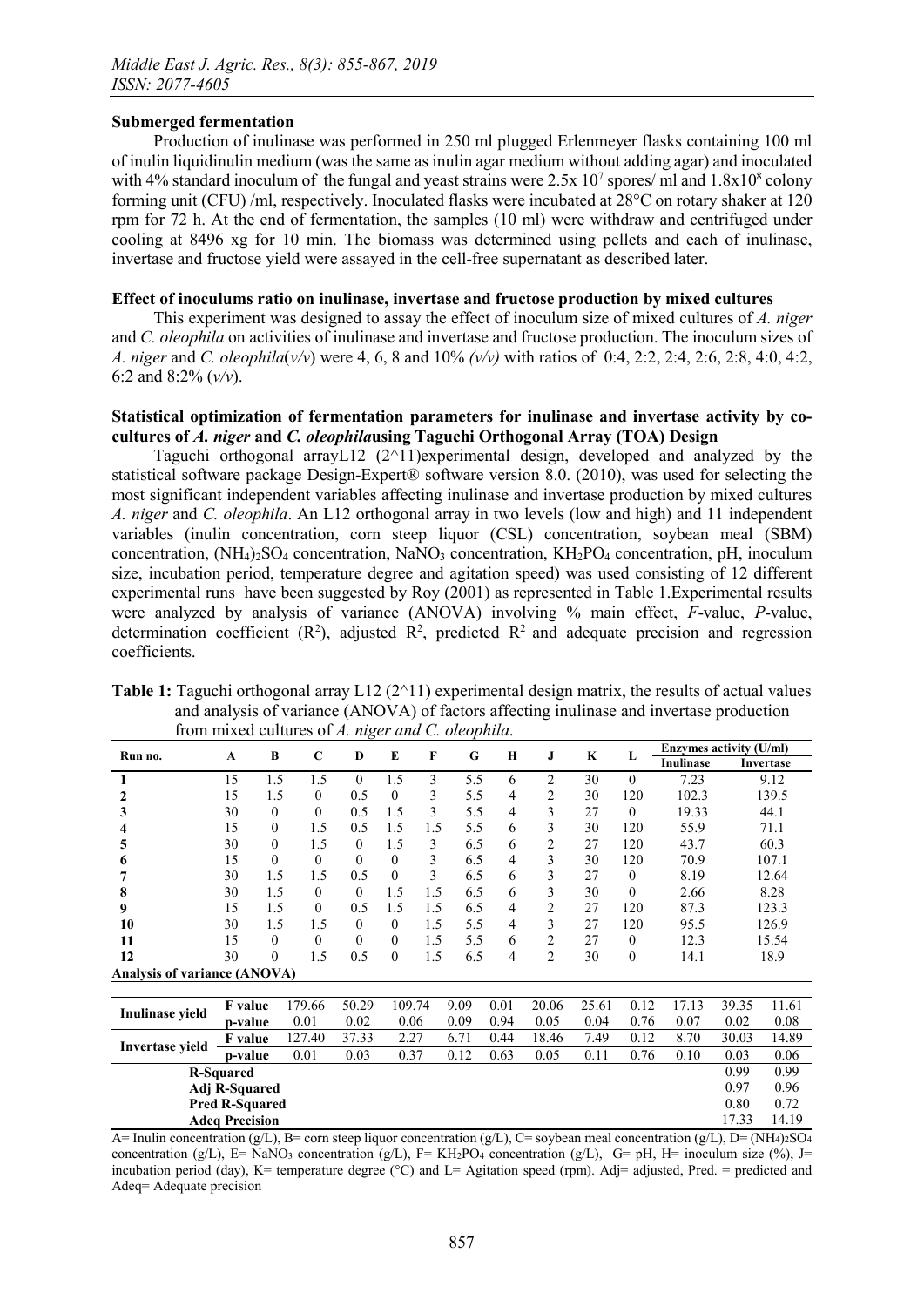# Applications of *A. niger and C. oleophila* inulinase

# Hydrolysis of inulin

The inulin hydrolysis was assayed according to Saber and El-Naggar (2009);1 ml crude inulinase was added to 0.25 ml (4% w/v) of inulin and chicory in 0.75 ml of sodium acetate buffer (pH 5.2) and incubated at 45°C for various time ranged from 0 to 120 min. Fructose content (%) was determined as a reducing sugar in the reaction mixture and inulin hydrolysis was calculated according equation as follows; Reducing sugar (%) / total sugar)x 100. Total sugar in hydrolyzed products was determined as described by Scott and Melvin (1953).

# Ethanol production

Ethanol production in the current investigation was carried out through 3 processes in inulin modified medium by increasing inulin concentration up to 8%.

First process is direct conversion (DC) of inulin into ethanol by mixed cultures *A. niger* and *C. oleophila* (as control): the fermentation medium was inoculated with mixed cultures *A. niger* and *C. oleophila* for 48 h. which the mixed cultures secreted inulinase which degraded inulin to fructose then fermented to ethanol.

Second process is separate hydrolysis and fermentation (SHF): crude enzyme (supernatant) produced (separated) from 1st process was inoculated with the seed culture of the tested *S. cerevisiae* strain for 48 h at 120 rpm.

Third process is simultaneous saccharification and fermentation (SSF). Fermentation medium was inoculated with mixed cultures of *A. niger* and *C. oleophila* for inulinase production and *S. cerevisiae* for ethanol production in the same time for 48 h at 120 rpm

At the end of fermentation, the fermented cultures were centrifuged for 10 min at 8496 xg and 4 °C. The total and reducing sugars, ethanol concentration were determined in supernatant as described later. Ethanol productivity  $(g/L/d)$  and % Saccharification were calculated according to Lee (1996); Dysseler *et al* (1999), respectively, according to the following the equations:

Ethanol productivity  $(g/L/d)$  = Ethanol concentration  $(g/L)$  / Fermentation time (day).

% Saccharification = ((Reducing sugars  $(g/L)$  x 1.15)/ initial substrate concentration  $(g/L)$  x 100.

## Analytical methods

Cell dry weight  $(g/L)$  was estimated by washing the pellets (biomass) about 3-times with distilled water then dried at 80°C until the weight was constated. Inulinase (I) and invertase (S) activities (U/ml) were assayed by the method described by Trivedi *et al* (2012). Briefly, this method was performed as follows; the mixture reaction consisted of 0.5 ml crud enzyme, 4.5 ml solution of 1 %  $(w/v)$  inulin or sucrose dissolved in sodium acetate buffer (0.2 M and pH 5). The mixture reaction was incubated at 60°C for 20 min. The reaction was stopped by incubated in the water bath at 100 for 10 min to inactivate the enzyme and then cooled at room temperature. The fructose liberated as end-product was assayed was determined by using 3,5 Dinitro salicylic acid solution (DNSA) method (Miller, 1959), using fructose as a standard curve. One unit (U) of inulinase or invertase was defined as the amount of enzyme required to produce 1 μmol of fructose/1 ml /1 min at 60°C.

The relationship between Inulinase/Invertase activities ratio was used to identify inulinase (Ohta *et al., 2*002) and calculated as follows

I/S Ratio= U/ml of inulinase activity/ U/ml of invertase activity.

Total sugars were analyzed by the same method after acid hydrolysis with 1 N HCl and heated at 100 min for 60min. The concentration of ethanol concentration  $(g/L)$  was estimated by using a redox back titration method (Iland, 2000) and was briefly mentioned as follows; the mixture reaction was added into a conical flask contained 20 ml of diluted fermented sample (supernatant) 1:25 with distilled water, 20 ml of potassium dichromate solution (0.04 N) and 10 ml of sulfuric acid concentrated (40%), then the reaction was mixed well and heated after covered with stopper at 45 C in water bath for 10 min and cooling the flask. After that, 2 g of potassium iodide was added to reaction and titrated with sodium thiosulfate solution (0.01 M) until the brown colour turned to pale yellow and then added 1 ml starch indicator solution (0.1%) which the reaction took blue-black colour for starch-iodine complex formation and continue titrating until blue colour disappears and reached to endpoint when the reaction turned to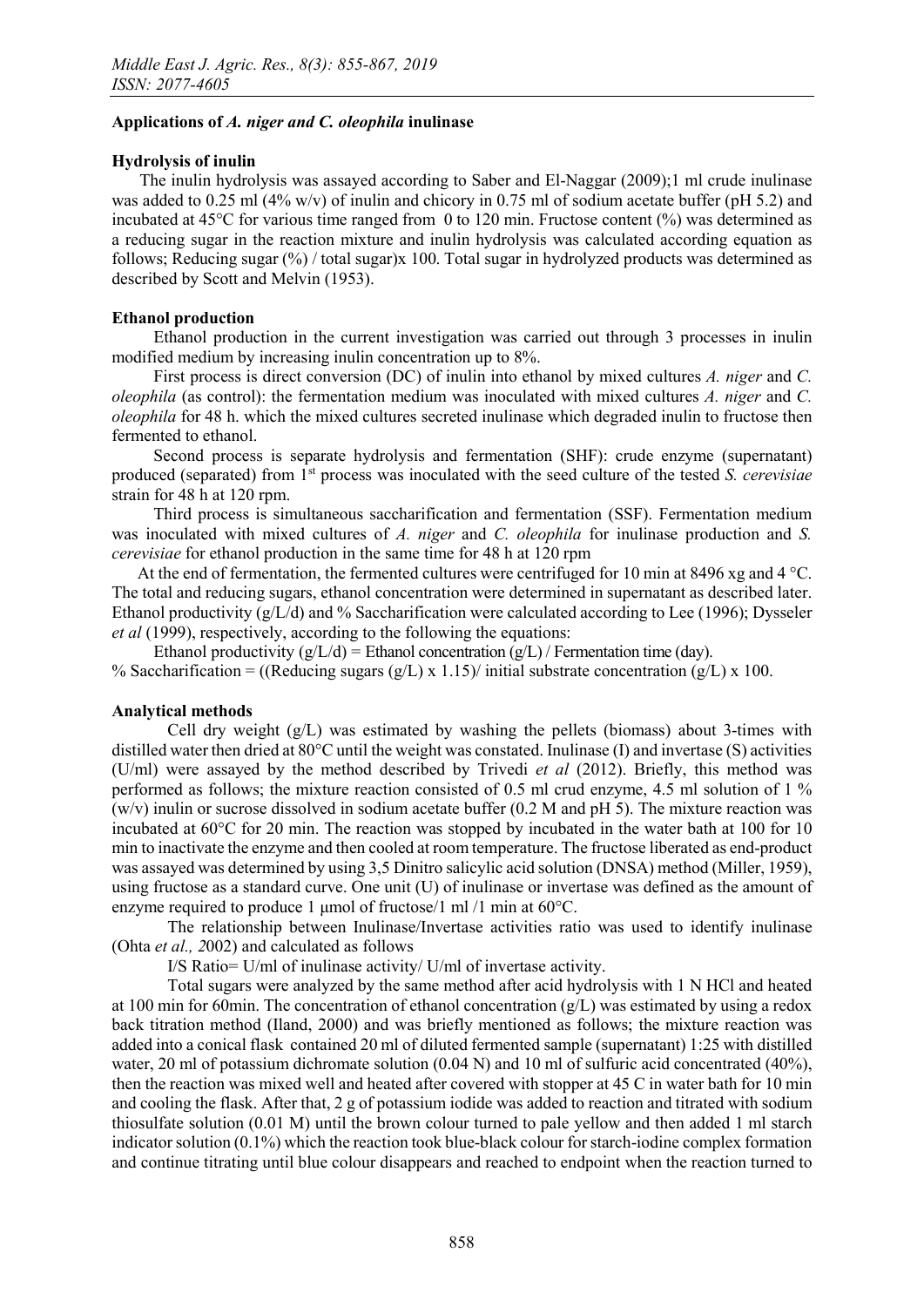clear green. The volume (end point) of sodium thiosulfate (the titer) was recorded to calculate the concentration of ethanol.

## Statistical analysis

The data analysis was performed using software of IBM® SPSS® Statistics Server Version 23.0. (2015), which applied Duncan's test (Duncan's 1955) at 5% level to compare between mean values.

### Results and Discussion

Results in Table 2 showed that extracellular inulinase was produced by different fungal and yeast strains classified into to genera of *Aspergillus, Trichoderma, Penicillium, Saccharomyces* and *Candida.* All the tested microbial strains (12 strains) were appeared on chicory root agar plates a clear zone around the growth of microbial colonies ranged from 10 to 40 mm of diameter zone. The clear zone formation indicated that tested strains capable to degrade inulin into fructose (Gong *et al*., 2008). Theses strains gave inulinase (I) and invertase (S) in a broth medium containing chicory root with activities ranged from 5.34 to 55.93 U/ml and 10.98 to 95.04 U/ml, respectively. The ratio of activity on inulin/sucrose (I/S Ratio) was ranged from 0.45 to 0.59 and the concentration of fructose was ranged between 1.02 and 11.42  $g/L$ . This ratio showed the catalytic activity of these enzymes have been described by Kango (2008); Saber and El-Naggar (2009).

Table 2. Qualitative determination of inulin hydrolysis zone diameter on agar plate after stained with iodine solution and quantities determination of inulinase (I) and invertase (S) activities, I/S Ratio and fructose yield from different fungal and yeast strains in broth medium supplemented with 1% chicory inulin after 72h of incubation period using shake flasks.

| <b>Tested</b><br><b>Fungi</b> and yeast | Zone<br>diameter | <b>Inulinase</b><br>yield | Invertase<br>yield   | I/S<br>Ratio | <b>Fructose</b><br>yield |
|-----------------------------------------|------------------|---------------------------|----------------------|--------------|--------------------------|
|                                         | (mm)             | (U/ml)                    | (U/ml)               |              | (g/L)                    |
| Aspergillus terrus                      | 25 <sup>d</sup>  | 20.92 <sup>d</sup>        | 39.98 <sup>e</sup>   | 0.52         | $3.75^e$                 |
| Aspergillus niger                       | 40 <sup>a</sup>  | 55.93 <sup>a</sup>        | 95.04 <sup>a</sup>   | 0.59         | $11.42^a$                |
| Aspergillus tubingensisUSMI03           | 30 <sup>c</sup>  | 12.28 <sup>f</sup>        | 25.08 <sup>f</sup>   | 0.49         | 2.20 <sup>f</sup>        |
| Aspergillus awamori                     | 20 <sup>e</sup>  | 5.34g                     | $10.98^{i}$          | 0.49         | 1.02 <sup>g</sup>        |
| Trichoderma harzianum                   | 20 <sup>e</sup>  | $34.20^{\circ}$           | $74.70^{\circ}$      | 0.46         | 6.54 <sup>c</sup>        |
| Trichoderma viride                      | 25 <sup>d</sup>  | 16.29e                    | $36.50^e$            | 0.45         | 4.89 <sup>d</sup>        |
| Trichoderma reesei                      | 20 <sup>e</sup>  | 8.19 <sup>g</sup>         | 16.38 <sup>h</sup>   | 0.50         | $1.95f^{g}$              |
| Penicillium chrysogenum                 | 25 <sup>d</sup>  | 13.00 <sup>f</sup>        | $27.68$ <sup>f</sup> | 0.47         | 2.94 <sup>f</sup>        |
| Penicillium digitatum                   | 10 <sup>g</sup>  | 34.11c                    | 68.04 <sup>d</sup>   | 0.50         | 6.08 <sup>c</sup>        |
| Saccharomyces cerevisiae                | 25 <sup>d</sup>  | 991 <sup>g</sup>          | $22.14^{tg}$         | 0.45         | 2.03 <sup>f</sup>        |
| Saccharomyces sp.                       | 15 <sup>f</sup>  | $14.37$ <sup>ef</sup>     | 29.66 <sup>f</sup>   | 0.48         | 2.76 <sup>f</sup>        |
| Candida oleophila                       | 35 <sup>b</sup>  | $46.38^{b}$               | $86.94^{b}$          | 0.53         | 9.49 <sup>b</sup>        |

I= Inulinase and S= Invertase

- Values presented in the same column have the same letter, do not significantly differ from every different at 5 % level.

Out of 12 microbial strains, 2 most active strains of *A. niger* and *C. oleophila* were chosen which achieved a high significant ( $p \le 0.05$ ) activities of inulinase (55.93 and 46.38 U/ml) and sucrase (95.04 and 86.94 U/ml) with I/S ratio of 0.59 and 0.53 and content of fructose was 11.42 and 9.49 g/L, respectively. Whereas, the lowest enzymes activity and fructose yield were recorded by *A. awamori*  and *T. reesei.* Rawat *et al.* (2015) found that 3 fungal strains of *A. niger* GNCC2655, *A. niger* ATCC 26011 and *A. awamori* MTCC 2879 gave maximum yield of inulinase followed by *Penicillium* sp. NFCCI 2768 and *Penicillium citrinum* MTCC 1256. Moreover, both strains of *A. niger* GNCC2655 and *A. awamori* MTCC 2879 recoded high activity of sucrase. Saber and El-Naggar (2009); Dinarvand *et al.* (2013) reported that maximum inulinase production by *A. tamari* AR-IN9 and *A. niger* ATCC 20611was attained after 72 and 96 h of incubation period, respectively.

From these results, it could be stated that the both strains of *A. niger* and *C. oleophila* as the most efficient strains for inulinase production were selected for further investigation.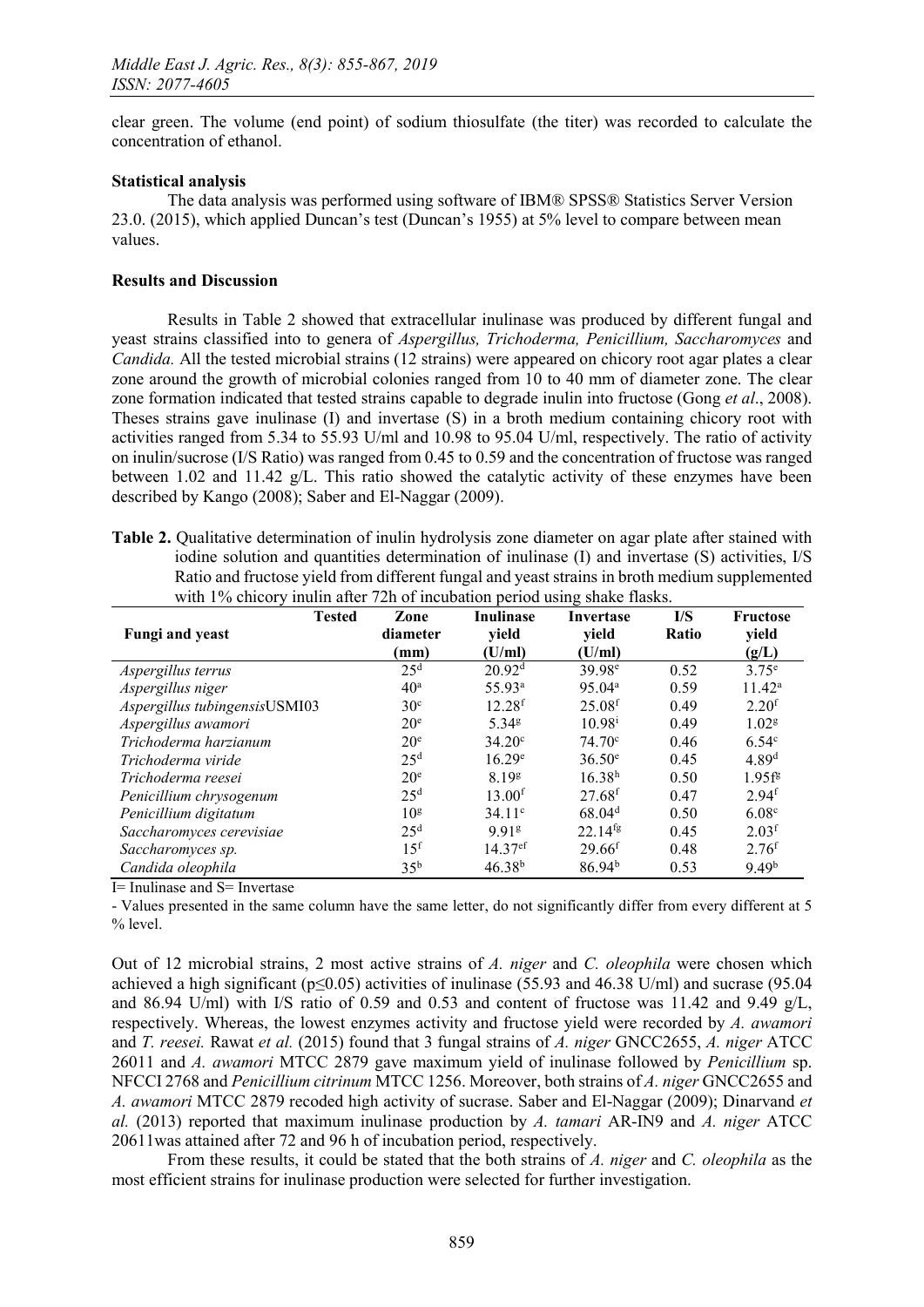#### Inulinase production from single and co-cultures of *A. niger* and *C. oleophila*

Biomass, fructose content, enzymes activity and relationship between inulinase and invertase activity (I/S Ratio) were registered in mono- and co-cultures of *A. niger and C. oleophila.* Results in Figure 1 clearly showed that there is a positive relationship between microbial growth and each of fructose yield and enzymes activity. It was observed that with the increase in cells growth, the yield of enzymes and fructose were increased. In single culture, *A. niger and C. oleophila* were inoculated with 4% of inoculum size. *A. niger* represented more increase about 20.3 and 20.6 & 9.3% in the production of fructose and enzymes (inulinase and invertase) than *S. cerevisiae,* respectively. Furthermore, Sirisansaneeyakul *et al.,* (2007)found that production of fructose from mold *A. niger* TISTR 3570 enzymes was significantly higher than from yeast *C. guilliermondii* TISTR 5844 enzymes. The effect of co-cultures of *A. niger* and *C. oleophila* with inoculum ratios of 2:2, 2:4, 2:6, 2:8, 4:2, 6:2 and 8:2% (*v/v*), respectively. Maximum cell growth (3.23 and 3.67 g/L), fructose yield (12.56 and 14.54 g/L) and enzymes activity (69.55 and 76.83 of inulinase and 98.52 and 102.02 U/ml of invertase) with I/S ratios been 0.71 and 0.75 were attained in fermentation medium inoculated with an inoculum size of 4 and 6% co-cultures (2: 2 % and 4: 2% of *A. niger*: *C. oleophila*). Fructose and enzymes production were decreased with increase the inoculum sizes to 8 and 10 %, it might be due to the depletion of nutrients and the cells produce curb (inhibitor) metabolites (Kashyap *et al.,* 2002; Shata *et al.,* 2014).



Fig. 1: Evaluation of cell dry weight, fructose yield, enzymes activity and I/S Ratio from monoculture (*A. niger and C. oleophila*) and co-cultures with various inoculation ratios using shake flasks at 27°C for 72h.

I= Inulinase and S=Invertase. Values presented in the same lines have the same letter, do not significantly differ from every different at 5 % level.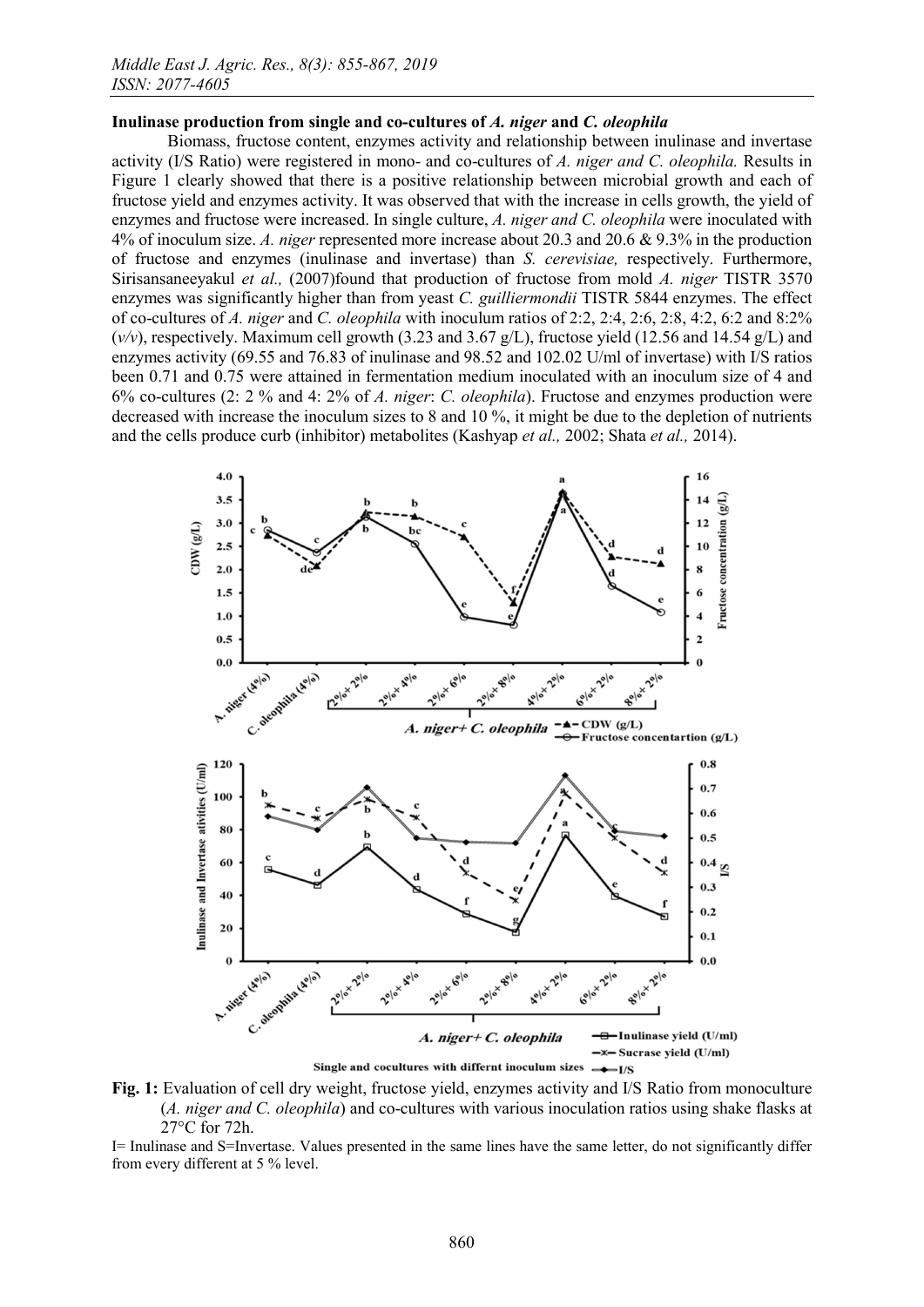From these results, it could be observed that the mixed cultures produced a synergistic effect for inulinases production which an effect greater than the production of their single culture it might due to resulted from combined activity of invertase from both fungi, where the inulin hydrolysis demand to some activity of invertase to liberate the fructose molecules from the  $\beta$  (2,1)-linkages and resulting increase inulinase (Molefe, 2014).Similar results were observed also in literature(Hölker and Lenz, 2005; Ramesh and Reddy, 2013). Mixed cultures (4% of *A. niger* and 2% of *C. oleophila*) were chosen for further studies, which achieved an increase of fructose, inulinase and invertase yields about 27 or 53%, 37 or 66% and 7 or 17 % more than obtained from monoculture of *A. niger* or *C. oleophila*, respectively.

### Statistical Optimization of inulinase and invertase production from co-cultures of *A. niger and C. oleophila* using Taguchi orthogonal array (TOA*)* design

The effect of 11 independent variables (inulin concentration, CSL concentration, SBM concentration,  $(NH_4)_2SO_4$  concentration, NaNO<sub>3</sub> concentration, KH<sub>2</sub>PO<sub>4</sub> concentration, pH, inoculum size, incubation period, temperature degree and agitation speed) on inulinases production by mixed cultures of *A. niger* and *C. oleophila* were tried using Taguchi (OA)design in 12 runs (Table 1). Data in Table 1 listed that the yields of inulinase were ranged from 2.66 to 102.3 U/ml of inulinase activity and ranged from 8.28 to 139.5 U/ml of invertase activity. The maximum yields of inulinase (102.3 U/ml) and invertase (139.5 U/ml) were recorded in experimental run 2 which variables setting were: inulin concentration of 15 g/L, CSL concentration of 1.5 g/L, SBM concentration of 0 g/L,  $(NH<sub>4</sub>)<sub>2</sub>SO<sub>4</sub>$ concentration of 0.5 g/L, NaNO<sub>3</sub> concentration of 0 g/L, KH<sub>2</sub>PO<sub>4</sub> concentration of 3 g/L, pH of 5.5, inoculum size of 4%, incubation period of 2 days, temperature degree of 30°C and agitation speed of 120 rpm. Whereas, the lowest yields of inulinases were attained in experimental runs 1 and 8.

From an analysis of variance (ANOVA), indicated that the combination between variables at the same time was a significant impact on inulinase and invertase production which the model F-values of 39.21 and 27.90 implies and values of "Prob  $>$  F" less than 0.05 been 0.03 and 0.04, respectively (Data not shown). The ANOVA in Table 1 and Figure 2 demonstrated that 5 and 3 factors were significant impact with a very low probability value ( $P \le 0.05$ )for inulinase (inulin concentration, CSL concentration, KH2PO4 concentration, pH and temperature degree) and invertase (inulin concentration, CSL concentration and temperature degree) production. Results also indicated that  $R<sup>2</sup>$  of the models was 0.99 which means that 99 % of the total variation is explained by the model. While the predicted  $R<sup>2</sup>$  was found to be 0.80 and 0.72 is in reasonable agreement for inulinase and invertase production with the adjusted  $\mathbb{R}^2$  been 0.97 and 0.96, respectively. Adequate precision was 17.34 and 14.19 of inulinase and invertase yields which measured the range of predicted values at design points to the average prediction error, respectively. A ratio greater than 4 is desirable.



Fig. 2: Pareto graph showing effect of fermentation parameters on inulinase and invertase production from co-cultures of *A. niger* and *C. oleophila* based on the observation of Taguchi OA design.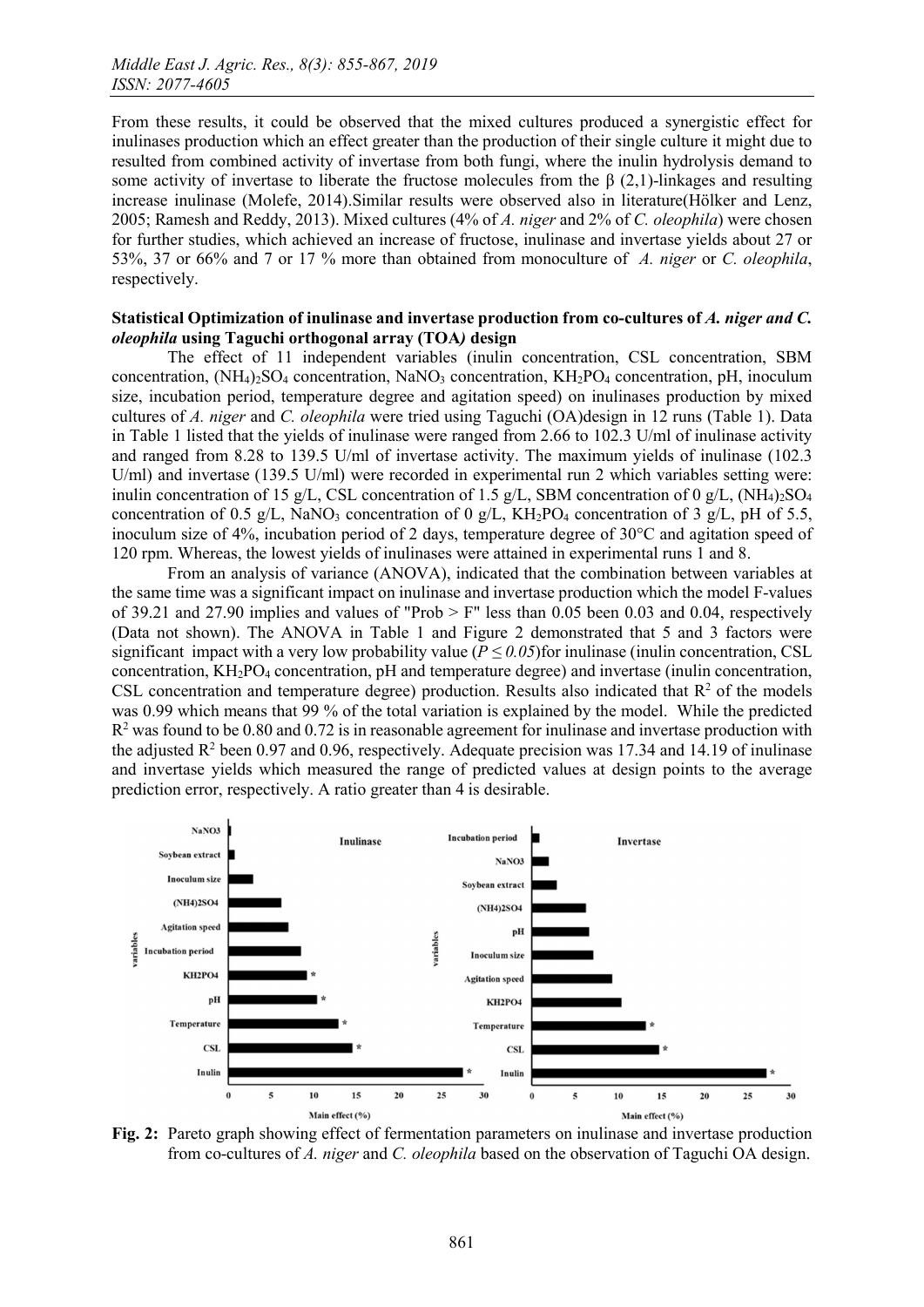The Pareto chart represented the order of significance of the variables affecting Inulinase and invertase production in TOA experimental design have been illustrated in Figure 2. Out of 11 variables, 5 variables of inulin concentration, CSL concentration, temperature degree, pH and KH<sub>2</sub>PO<sub>4</sub> concentration) were the most significant factors (9.19-27.49 % main effect) on inulinase production. Whereas 3 variables (inulin concentration (27.12%), CSL concentration (14.68%) and temperature degree (13.17%) were the highest impact (13.17% - 27.12% main effect) invertase production. However, an anther factors affected inulinase and invertase production to a lower level (approximately 0.28- 8.48 and 0.84- 10.32 % main effect) than other 5 and 3 selected factors, respectively.

Regression coefficients analysis of the investigated variables exhibited that each of CSL, SBM, NaNO<sub>3</sub> and inoculum size was a positive impact on inulinase and invertase production except inoculum size was negative effect on invertase production. While each of inulin,  $(NH_4)_2SO_4$ ,  $KH_2PO_4$ ,  $pH$ , incubation period, temperature degree and agitation speed appeared a negative impact on the production of both enzymes. The predicted *vs.* actual values of the model is illustrated in Figure 3. There is a good correlation between the actual values and predicted values. Where the regression equations obtained after ANOVA were as follows:

- Y Inulinase yield= 43.28- 25.68 (Inulin conc.)+13.59 (CSL conc.)+2.70 (BSM conc.)-5.78  $(NH_4)_{2}SO_4$  $+0.26$  (NaNO<sub>3</sub>)-8.551 (KH<sub>2</sub>PO<sub>4</sub>)-9.70 (pH)+0.66 (Inoculum size)-7.93 (Incubation period)-12.02 (Temperature degree)-6.53 (Agitation speed) Equation (3).
- Y Invertase yield= 61.40-34.60 (Inulin conc.)+18.73 (CSL conc.)+3.61 (BSM conc.)-7.94 ((NH4)2SO4) + 2.40 (NaNO3)-13.17 (KH2PO4)-8.39 (pH)-1.07 (Inoculum size)-9.04 (Incubation period)-16.80 (Temperature degree)-11.83 (Agitation speed) Equation (4).



Fig. 3: Correlation of Predicted *vs.* observed values by the model for inulinase and invertase production by co-cultures of *A. niger and C. oleophila*.

In addition, Gong *et al.,* (2008); Bonciu *et al.,* (2011) reported that the highest inulinase and invertase activities from *Pichia guilliermondii* and *Rhizoctonia* spp. (coded I-PN4) were recorded at low temperature degree (with negative impact). Moreover,  $KH<sub>2</sub>PO<sub>4</sub>$  had positive impact on inulinase and invertase production have been mentioned by Venkateshwar *et al.,* (2010); Bonciu *et al.,* (2011). Furthermore, Dinarvand *et al.*, (2017) showed that initial pH and temperature degree were significant effect on inulinase activity from *A. niger* ATCC 20611,while inoculum size and agitation speed were slightly lower effect. The increment in inulinase activity in presence of CSL may be due to the increase in fungal growth and interpreted on the basis that corn steep liquor serves not only as a nitrogen source but also as a source of growth factors which play an important role in enhancing the bacterial growth and enzyme production have been reported by Shady *et al.,* (2000); Ebeed and Abou-Taleb (2014).

From analysis model results, the points prediction of this model exhibited that the maximum production of inulinase and invertase under optimal experimental conditions was 103.2 and 140.1 U/ml, respectively.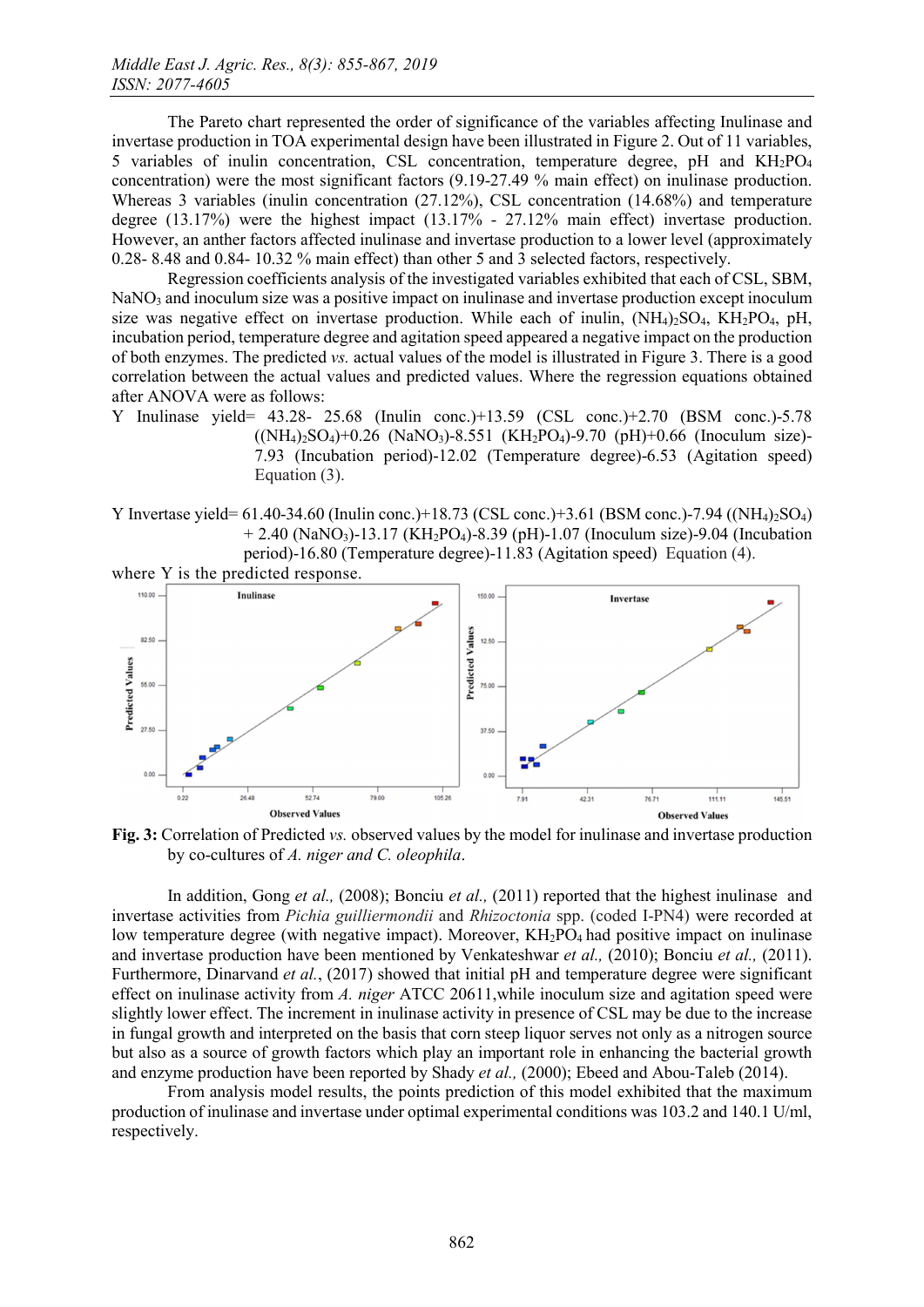#### Applications of microbial inulinase

### *Inulin hydrolysis*

Results in Fig. 4 represented that % inulin hydrolysis by mixed crude inulinase produced from co-cultures *A. niger* and *C. oleophila* was increased gradually during reaction time and reached to maximum peak (75 and 61% of fructose content) after 60 min on pure inulin and chicory inulin, respectively. Whereas the % fructose content was observed to be more constant with increasing the reaction time from 90 to 120 min. These results are in trend line with those of Saber and El-Naggar (2009) reported that % inulin hydrolysis by *A. tamarii* AR-IN9 inulinase was reached to 55.11, 66.81, 67.55 and 71.64% on chicory roots, pure inulin, dahlia tubers and Jerusalem artichoke after 120 min of reaction time, respectively. moreover, Sirisansaneeyakul *et al.* (2007)found that mixed inulinase with ratio of 5:1 from *A. niger* TISTR 3570 and *C. guilliermondii* TISTR 5844.attained 28% inulin hydrolysis of Jerusalem artichoke tubers with 25 h reaction. In addition, Cruz *et al.* (1998) suggested that 72% chicory inulin hydrolysis was attained after 30 of reaction time by *A. niger*inulinase.

So, mixed inulinase converted inulin in plant residues which beneficial environmental effect.



Fig. 4: % inulin hydrolysis by mixed *A. niger* and *C. oleophila* crude inulinas during various reaction time.

## *Ethanol production by A. niger and C. oleophila inulinase*

In this an experiment, the ethanol was produced using 3 processes was as follows direct conversion (DC) of inulin into ethanol by mixed cultures *A. niger* and *C. oleophila*, separate hydrolysis and fermentation (SHF) and simultaneous saccharification and fermentation (SSF) in both processes of SHF and SSF, inulin hydrolysis was fermented by *S. cerevisiae* to ethanol. Results in Fig. 5 indicated that mixed cultures of *A. niger* and *C. oleophila* were fermented inulin directly to ethanol in productive medium, and produces low value of ethanol reached 2.83 g/L with productivity was 1.4 g/L/d (DC process), it might be due to poor ability of *C. oleophila* to ferment inulin to ethanol, which it had similar with *K. marxianus* capable to produce inulinase and ethanol in fermented medium directly, but the amount of ethanol was low compared with the amount produced by *S. cerevisiae* have been stated by Chi *et al.* (2011). Whereas SSF and SHF processes produced high ethanol amounts (7.36 and 16.60  $g/L$ ) and productivity (3.7 and 7.8  $g/L/d$ ) were higher significant than produced by DC process. Furthermore, SSF process attained 2.12 and 5.51times higher significant production of ethanol from inulin than SHF and DC processes, respectively. It might be due to the reducing sugar was accumulated in SHF process resulted from hydrolysis which inhibits or decrease enzyme activity have been suggested by Margeot *et al.* (2009). Neagu and Bahrim (2012)observed that ethanol production from pure inulin and Jerusalem artichoke tubers by SSF method significantly increased was approximately 3 and 14 times more than production by SHF method, respectively. Likewise, Suttikul *et al.* (2016)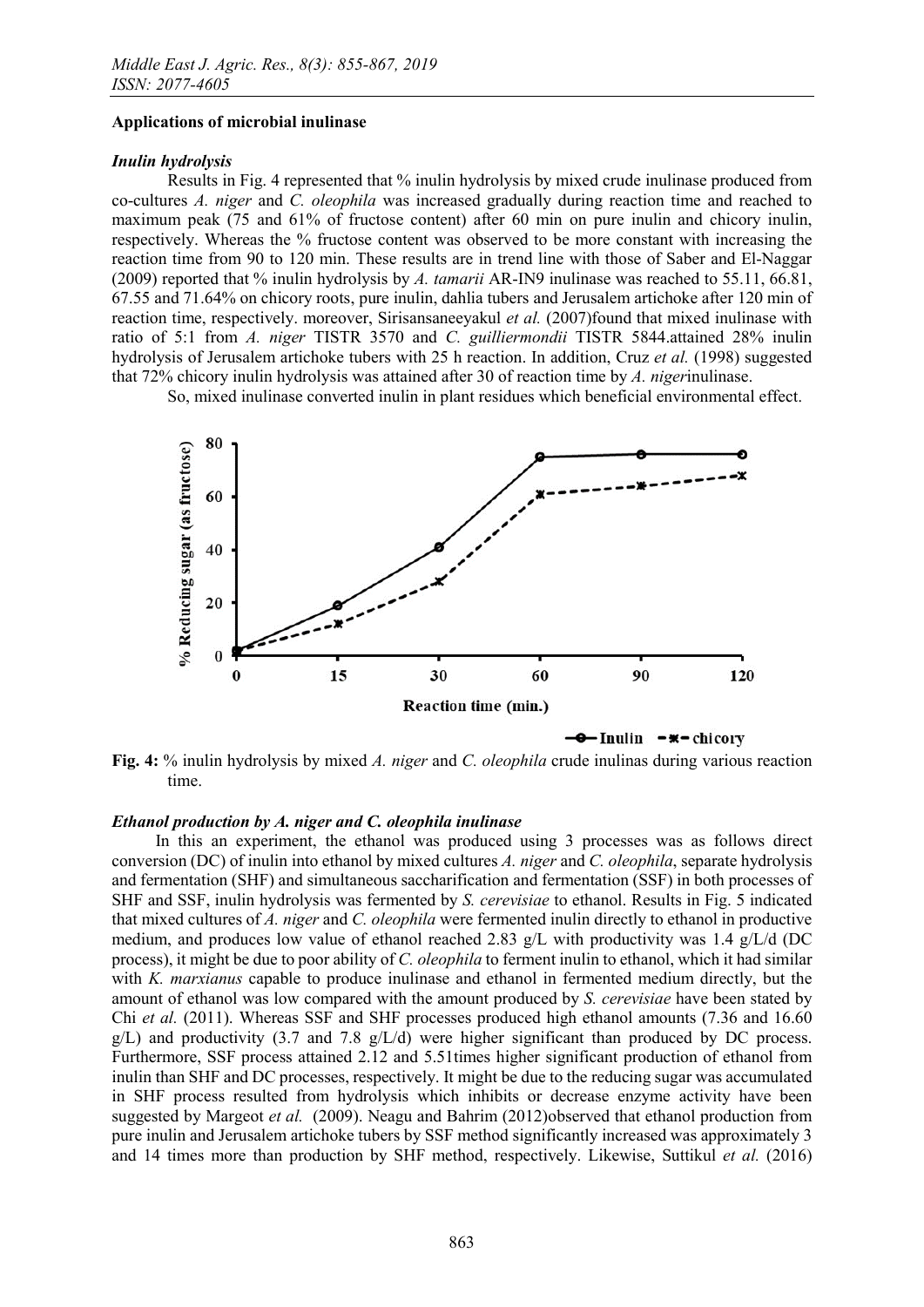revealed that SSF process was most efficient technique for ethanol production from sugarcane trash which was  $16.3\%$  higher than of SHF process.

Therefore, SSF technique was selected for ethanol production from inulin in next studies.



Fig. 5: Inulin saccharification and ethanol production from inulin by mixed *A. niger* and *C. oleophila*  inulinase using different processes.

DC= direct conversion of inulin into ethanol by mixed cultures *A. niger* and *C. oleophila*, SHF = separate hydrolysis and fermentation and SSF= simultaneous saccharification and fermentation. Values presented in the same column have the same letter, do not significantly differ from every different at 5 % level.

## Conclusion

In the present study, two strains of *A. niger* and *C. oleophila* was selected for degradation of inulin chicory root by production of inulinase as well as invertase. The applicability of statistical Taguchi orthogonal array approach demonstrated beneficial for optimization of fermentation parameters for inulinase and invertase production from mixed cultures of *A. niger* and *C. oleophila*. The predicted values of inulinase (103.2 U/ml and invertase (140.1 U/ml) were in good agreement with the experimental values been 102.3 and 139.5 U/ml, respectively. The optimized medium was consisted of  $(g/L)$ : 15, inulin; 1.5, CSL; 0.5,  $(NH_4)_{2}SO_4$ ; 3,  $KH_2PO_4$  and adjusted pH to 5.5 then the medium was inoculated with 4% inoculum size and incubated at 30°C and 120 rpm for 2 days. *A. niger* and *C. oleophila* inulinase was applied to saccharification of inulin chicory root for production of fructose. In addition to, the production of ethanol from fermented inulin by *S. cerevisiae* using SHF and SSF operations. SSF was the best process for bioethanol production compared to SHF. bioethanol is an ecofriendly.

## References

- Bonciu, C.N., O. Constantin and G.E. Bahrim, 2011. Screening of biotechnological parameters for fructofuranosidases production by a newly isolated fungal strain using plackett-burman design. Not Bot Horti Agrobot Cluj Napoca. 39, 271-275. doi:10.15835/nbha3926323
- Chandel, A.K., G. Chandrasekhar, M.B. Silva and S. Silvério da Silva, 2012. The realm of cellulases in biorefinery development. Crit Rev Biotechnol. 32, 187-202. doi:10.3109/07388551.2011.595385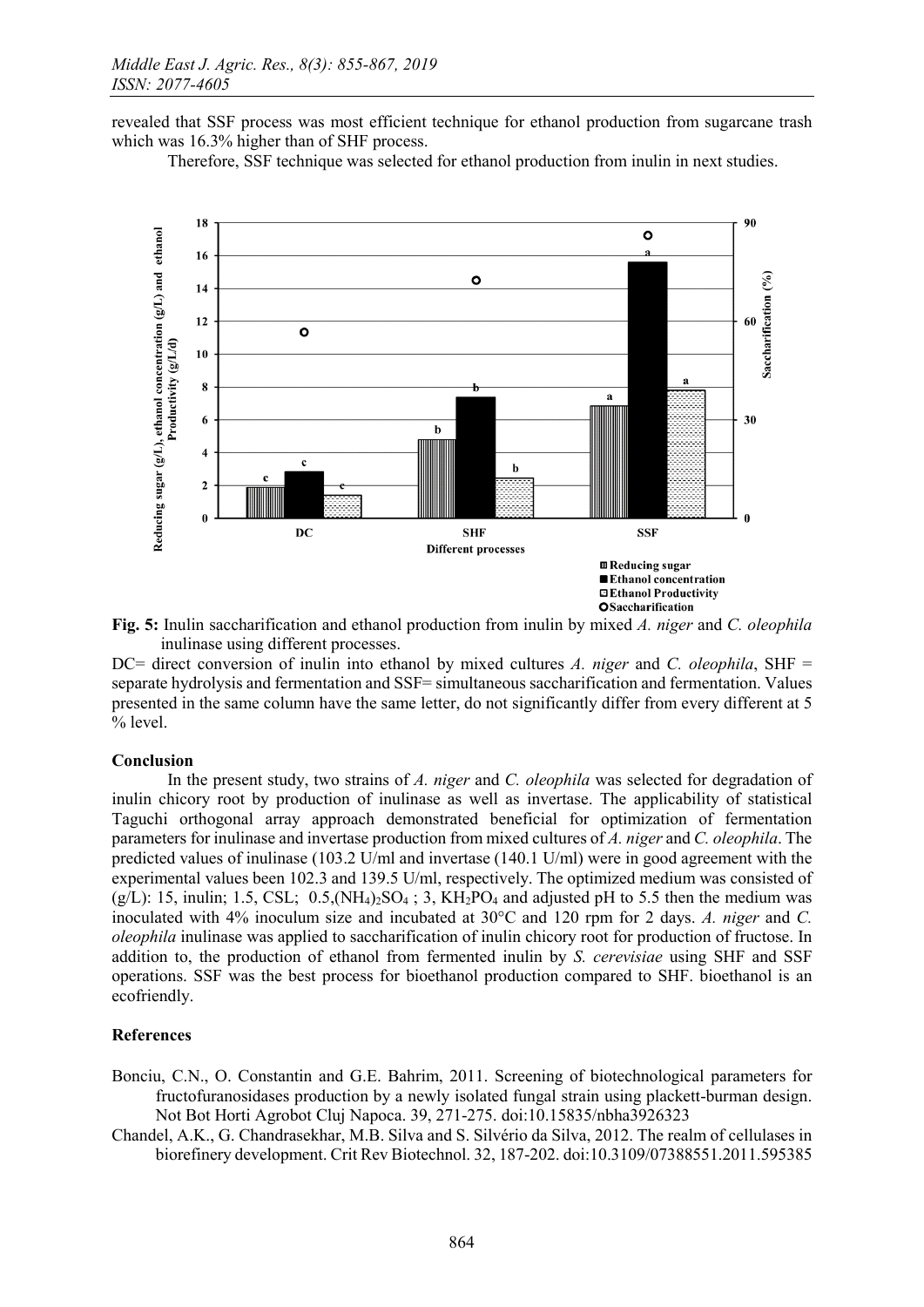- Chi, Z.M., T. Zhang, T.S. Cao, X.Y. Liu, W. Cui and C.H. Zhao, 2011. Biotechnological potential of inulin for bioprocesses. Bioresour Technol. 102, 4295-4303. doi :10. 1016/j.biortech. 2010.12.086
- Chi, Z., Z. Chi, T. Zhang, G. Liu, J. Li and X.Wang,, 2009. Production, characterization and gene cloning of the extracellular enzymes from the marine-derived yeasts and their potential applications. Biotechnol Adv. 27, 236-255. doi:10.1016/j. biotechadv. 2009.01.002
- Coitinho, J.B., V.M. Guimarães, M.N. de Almeida, D.L. Falkoski, J.H. de Queiróz and S.T. de Rezende, 2010. Characterization of an exoinulinase produced by *Aspergillus terreus* CCT 4083 grown on sugar cane bagasse. J Agric Food Chem. 58, 8386-8391. doi:10.1021/jf1011159
- Cruz, V.D., J.G. Belote, M.Z. Belline and R. Cruz, 1998. Production and action pattern of inulinase from *Aspergillus niger*-245: Hydrolysis of inulin from several sources. Rev Microbiol. 29, 301- 306. doi:10.1590/S0001-37141998000400013
- Design-Expert® software version 8.0., 2010. Stat-Ease,Inc., 2021 East Hennepin Ave., Suite 480, Minneapolis, MN 55413, USA.
- Dinarvand, M., M. Rezaee and M. Foroughi, 2017. Optimizing culture conditions for production of intra and extracellular inulinase and invertase from *Aspergillus niger* ATCC 20611 by response surface methodology (RSM). Braz J Microbiol. 48, 427-441.
- Dinarvand, M., M. Rezaee, M. Masomian, S.D. Jazayeri, M. Zareian, S. Abbasi and A.B. Ariff, 2013. Effect of C/N ratio and media optimization through response surface methodology on simultaneous productions of intra- and extracellular inulinase and invertase from *Aspergillus niger* ATCC 20611. Biomed Res Int. 2013, 508968-508968. doi:10.1155/2013/508968
- Duncan's, D.B., 1955. Multiple range and multiple F tests. Biometrics. 11, 1-42. doi:DOI:10.2307/3001478
- Dussán, K.J., D.D.V. Silva, V.H. Perez and S.S. da Silva, 2016. Evaluation of oxygen availability on ethanol production from sugarcane bagasse hydrolysate in a batch bioreactor using two strains of xylose-fermenting yeast. Renew Energ. 87, 703-710. doi:10.1016/j.renene.2015.10.065
- Dysseler, P., D. Hoffem, J. Fockedey, B. Quemener, J. Thibault and P. Coussement, 1999. Determination of inulin and oligofructose in food products (modified AOAC dietary fiber method), in: Cho, S. S., Prosky, L., Dreher, M. (Eds.), Food science and technology-. Marcel Dekker, Ink, New York, pp. 213-228.doi:
- Ebeed, N. and K. Abou-Taleb, , 2014. Production of L-asparaginase from some Local Bacterial Strains Using Agro-Industrial Residues and Evaluation of its Anti-tumor Activity. Curr Sci Int. 3, 476- 487.
- Evancho, G., W. Sveum, L. Moberg and J. Frank, 2001. Microbiological monitoring of the food processing environment, in: Downes, F. P., Ito, K. (Eds.), Compendium of methods for the microbiological examination of foods, 4th ed. American Public Health Association, , Washington, DC, pp. 25-35.doi:
- Gong, F., T. Zhang, Z. Chi, J. Sheng, J. Li and X. Wang, 2008. Purification and characterization of extracellular inulinase from a marine yeast *Pichia guilliermondii* and inulin hydrolysis by the purified inulinase. Biotechnol Bioproc Eng. 13, 533-539. doi:10.1007/s12257-007-0177-7
- Hölker, U. and J. Lenz, 2005. Solid state fermentation are there any biotechnological advantages? Curr Opin Microbiol 8, 301-306. doi:10.1016/j.mib.2005.04.006
- Hughes, S.R., N. Qureshi, J.C. López-Núñez, M.A. Jones, J.M. Jarodsky, L.Á. Galindo-Leva, M.R. Lindquist, 2017. Utilization of inulin-containing waste in industrial fermentations to produce biofuels and bio-based chemicals. World J Microbiol Biotechnol. 33, 78. doi:10.1007/s11274- 017-2241-6
- IBM® SPSS®, Statistics Server Version 23.0., 2015. SPSS Inc., . Chicago, Illinois oi:DOI
- Iland, P., 2000. Techniques for chemical analysis and quality monitoring during winemaking, in: Handbook of Campbelltown. Patrick Iland Wine Promotions, Australia, pp. 111.doi:
- Ishola, M.M., I. sroi AND M.J. Taherzadeh, 2014. Effect of fungal and phosphoric acid pretreatment on ethanol production from oil palm empty fruit bunches (OPEFB). Bioresour Technol. 165, 9- 12. doi:10.1016/j.biortech.2014.02.053
- Jain, S.C., P.C. Jain and N. Kango, 2012. Production of inulinase from *Kluyveromyces marxianus* using dahlia tuber extract. Braz J Microbiol. 43, 62-69. doi:10.1590/S1517-83822012000100007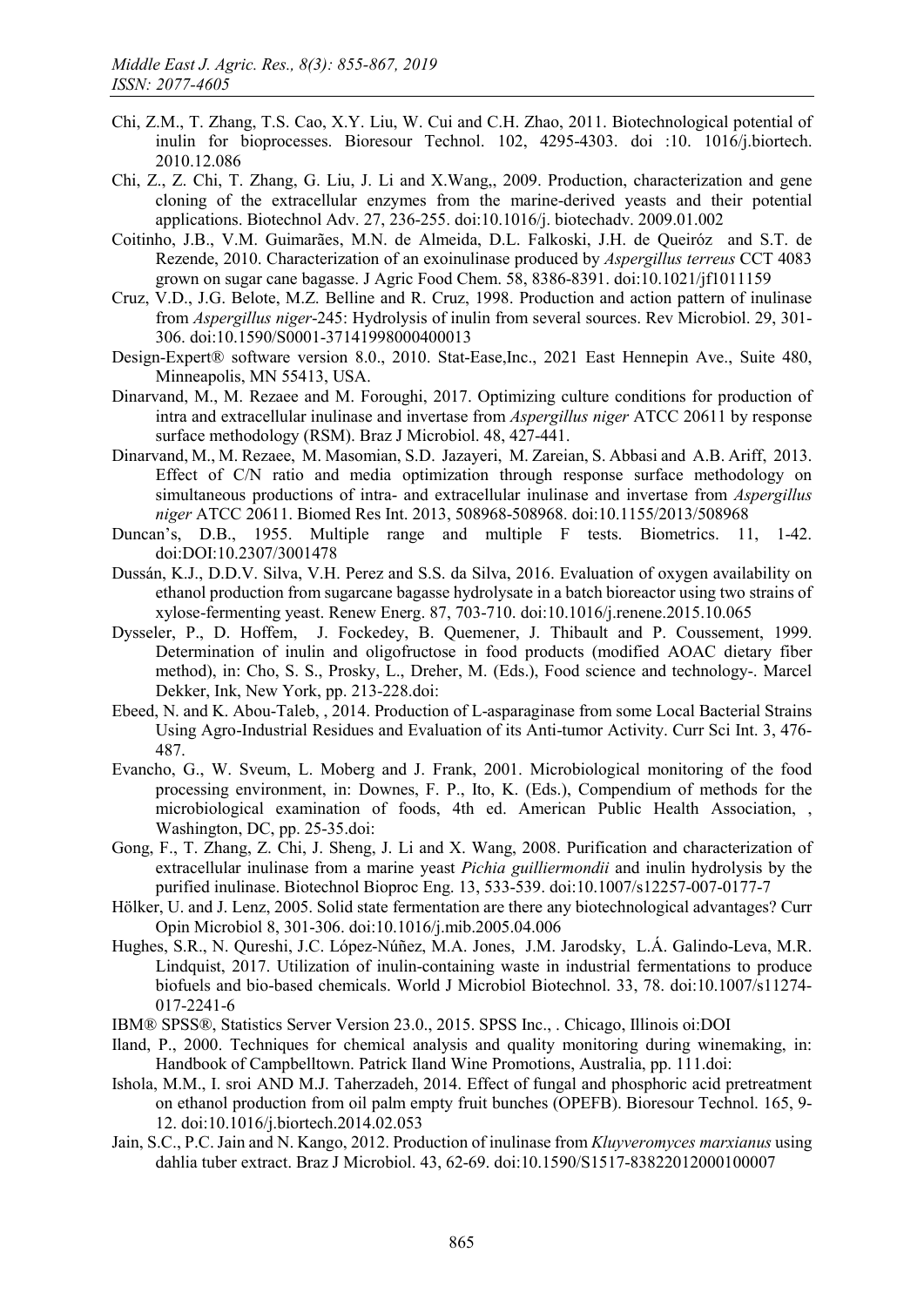- Kango, N., 2008. Production of inulinase using tap roots of dandelion (*Taraxacum officinale*) by *Aspergillus niger*. J Food Eng. 85, 473-478. doi:10.1016/j.jfoodeng. 2007.08.006
- Kango, N. and S.C. Jain, 2011. Production and properties of microbial inulinases: Recent advances. Food Biotechnol. 25, 165-212. doi:10.1080/08905436.2011.590763
- Kashyap, P., A. Sabu, A. Pandey, G. Szakacs and C.R. Soccol, , 2002. Extra-cellular L-glutaminase production by *Zygosaccharomyces rouxii* under solid-state fermentation. Process Biochem. 38, 307-312. doi:10.1016/S0032-9592(02)00060-2
- Lee, S.Y., 1996. Plastic bacteria? Progress and prospects for polyhydroxyalkanoate production in bacteria. Trends Biotechnol. 14, 431-438. doi:10.1016/0167-7799(96)10061-5
- Maitan-Alfenas, G.P., E.M. Visser and V.M. Guimarães, 2015. Enzymatic hydrolysis of lignocellulosic biomass: converting food waste in valuable products. Curr Opin Food Sci. 1, 44-49. doi:10.1016/j.cofs.2014.10.001
- Margeot, A., B. Hahn-Hagerdal, M. Edlund, R. Slade and F. Monot, 2009. New improvements for lignocellulosic ethanol. Curr Opin Biotechnol. 20, 372-380. doi:10.1016 /j.copbio. 2009.05.009
- Meena, M., A. Zehra, M.K. Dubey, M. Aamir and R.S. Upadhyay, 2018. *Penicillium* enzymes for the food industries, in: Gupta, V. K., Rodriguez-Couto, S. (Eds.), New and future developments in microbial biotechnology and bioengineering. Elsevier, Amsterdam, pp. 167- 186.doi:10.1016/B978-0-444-63501-3.00009-0
- Miller, G.L., 1959. Use of dinitrosalicylic acid reagent for determination of reducing sugar. Anal Chem. 31, 426-428. doi:10.1021/ac60147a030
- Molefe, N.M., 2014. Co-production of inulinase by *Kluyveromyces marxianus* and *Saccharomyces cerevisiae* in solid state fermentation. Faculty of Applied and Computer Sciences
- Neagu, C.B. and G. Bahrim, 2012. Comparative study of different methods of hydrolysis and fermentation for bioethanol obtaining from inulin and inulin rich feedstock. Sci Stud Res Chem Chem-Eng Biotechnol Food Ind. 13, 63.
- Öhgren, K., R. Bura, G. Lesnicki, J. Saddler and G. Zacchi, 2007. A comparison between simultaneous saccharification and fermentation and separate hydrolysis and fermentation using steampretreated corn stover. Process Biochem. 42, 834-839. doi:10.1016/j.procbio.2007.02.003
- Ohta, K., N. Suetsugu and T. Nakamura, 2002. Purification and properties of an extracellular inulinase from *Rhizopus* sp. strain TN-96. J Biosci Bioeng. 94, 78-80. doi:10.1016/S1389-1723(02)80120- 7
- Prangviset, K., M. Songpim, N.Yodsuwan, S.Wannawilai, M. Dejsungkranont and P. Changlek and S. Sirisansaneeyakul, 2018. Fructose production from Jerusalem artichoke using mixed inulinases. Agric Nat Resour. 52, 132-139. doi:10.1016/j.anres.2018.08.001
- Qiu, Y., P. Lei, Y. Zhang, Y. Sha, Y. Zhan, Z. Xu, S. Li, H. Xu and P. Ouyang, 2018. Recent advances in bio-based multi-products of agricultural Jerusalem artichoke resources. Biotechnol Biofuels. 11, 151-151. doi:10.1186/s13068-018-1152-6
- Ramesh, B. and O. Reddy, 2013. Selection of co-cultures for production of cellulase-free xylanase using agrowaste and optimization of cultural conditions by response surface methodology and Box-Behnken design. Int J Curr Microbiol App Sci., 2, 418-434.
- Rastogi, M. and S. Shrivastava, 2017. Recent advances in second generation bioethanol production: An insight to pretreatment, saccharification and fermentation processes. Renew Sustain Energy. 80, 330-340. doi:10.1016/j.rser.2017.05.225
- Rawat, H.K., M.A. Ganaie and N. Kango, 2015. Production of inulinase, fructosyltransferase and sucrase from fungi on low-value inulin-rich substrates and their use in generation of fructose and fructo-oligosaccharides. Anton Leeuw. 107, 799-811. doi:10.1007/ s10482-014-0373-3
- Rossi, M., C. Corradini, A. Amaretti, M. Nicolini, A. Pompei, S. Zanoni and D. Matteuzzi, 2005. Fermentation of fructooligosaccharides and inulin by bifidobacteria: a comparative study of pure and fecal cultures. Appl Environ Microbiol. 71, 6150-6158. doi:10.1128/AEM.71.10.6150- 6158.2005
- Roy, R.K., 2001. Design of experiments using the Taguchi approach: 16 steps to product and process improvement. John Wiley & Sons, New York, pp. 134. oi:DOI
- Saber, W. and N.E. El-Naggar, 2009. Optimization of fermentation conditions for the biosynthesis of inulinase by the new source; *Aspergillus tamarii* and hydrolysis of some inulin containing agrowastes. Biotechnol. 8, 425-433. doi:10.3923/ biotech. 2009.425.433